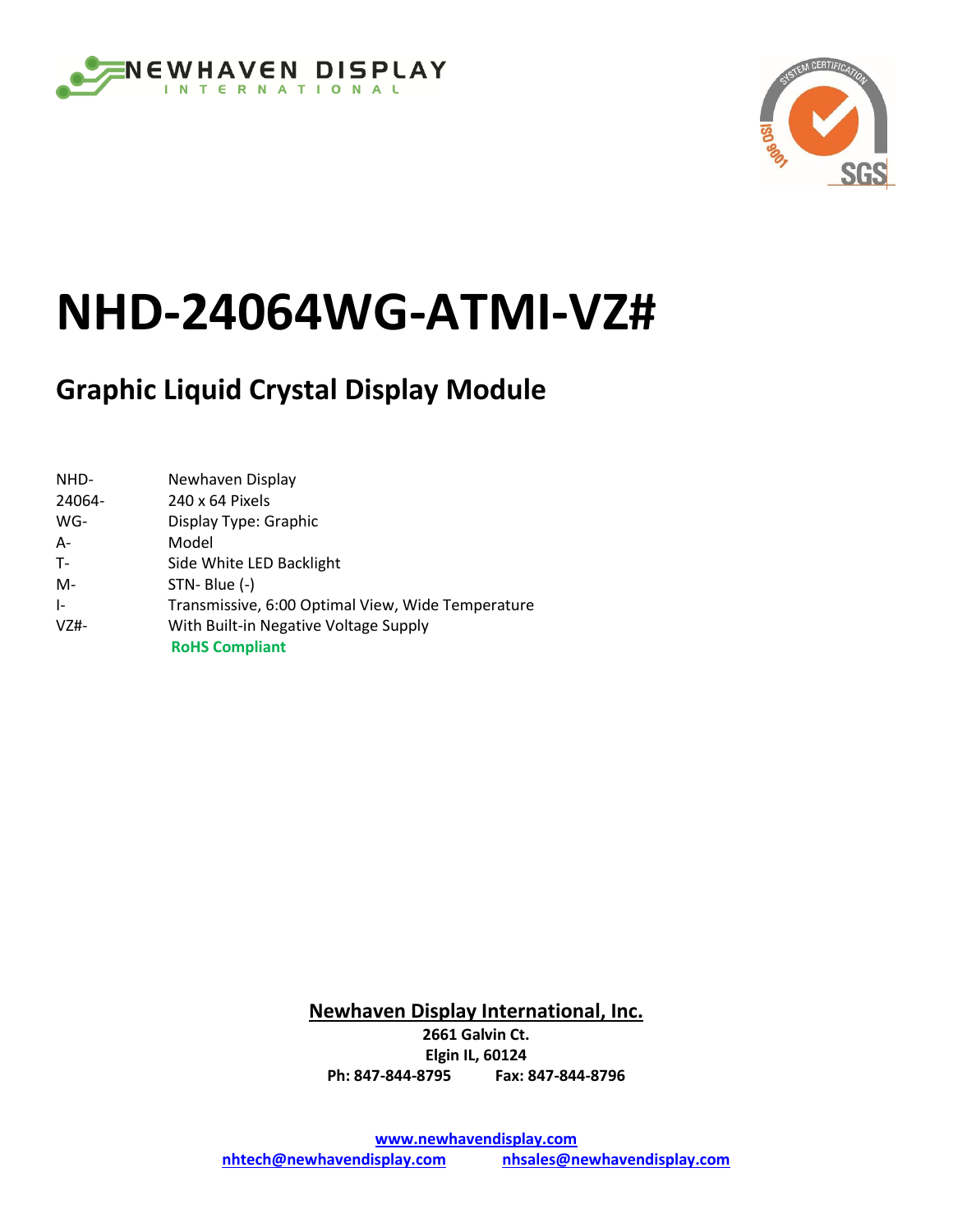#### **Document Revision History**

| <b>Revision</b> | Date     | <b>Description</b>                                               | <b>Changed by</b> |
|-----------------|----------|------------------------------------------------------------------|-------------------|
| 0               | 2/28/08  | <b>Initial Release</b>                                           |                   |
|                 | 4/9/10   | User guide reformat                                              | BE                |
| $\overline{2}$  | 5/13/10  | <b>Updated Backlight Supply Voltage and Current</b>              | <b>MC</b>         |
| 3               | 11/16/10 | Pin description update                                           | AK                |
| 4               | 4/11/11  | <b>Mechanical drawing updated</b>                                | AK                |
| 5               | 5/16/12  | <b>Optical characteristics updated</b>                           | AK                |
| 6               | 5/3/2013 | Updated electrical and optical characteristics. Updated          | JN                |
|                 |          | wiring diagram and drawing page. Added font table.               |                   |
|                 | 11/23/16 | <b>Mechanical Drawing and Electrical Characteristics Updated</b> | <b>SB</b>         |
| 8               | 1/17/17  | <b>PCB Redesign</b>                                              | <b>SB</b>         |
| 9               | 5/25/18  | V <sub>EE</sub> Reset to -10V, Supply Voltage & Current Updated  | SB                |

#### **Functions and Features**

- **240 x 64 pixels**
- **Built-in RA6963 controller**
- **+5.0V Power Supply**
- **1/64 duty**
- **RoHS Compliant**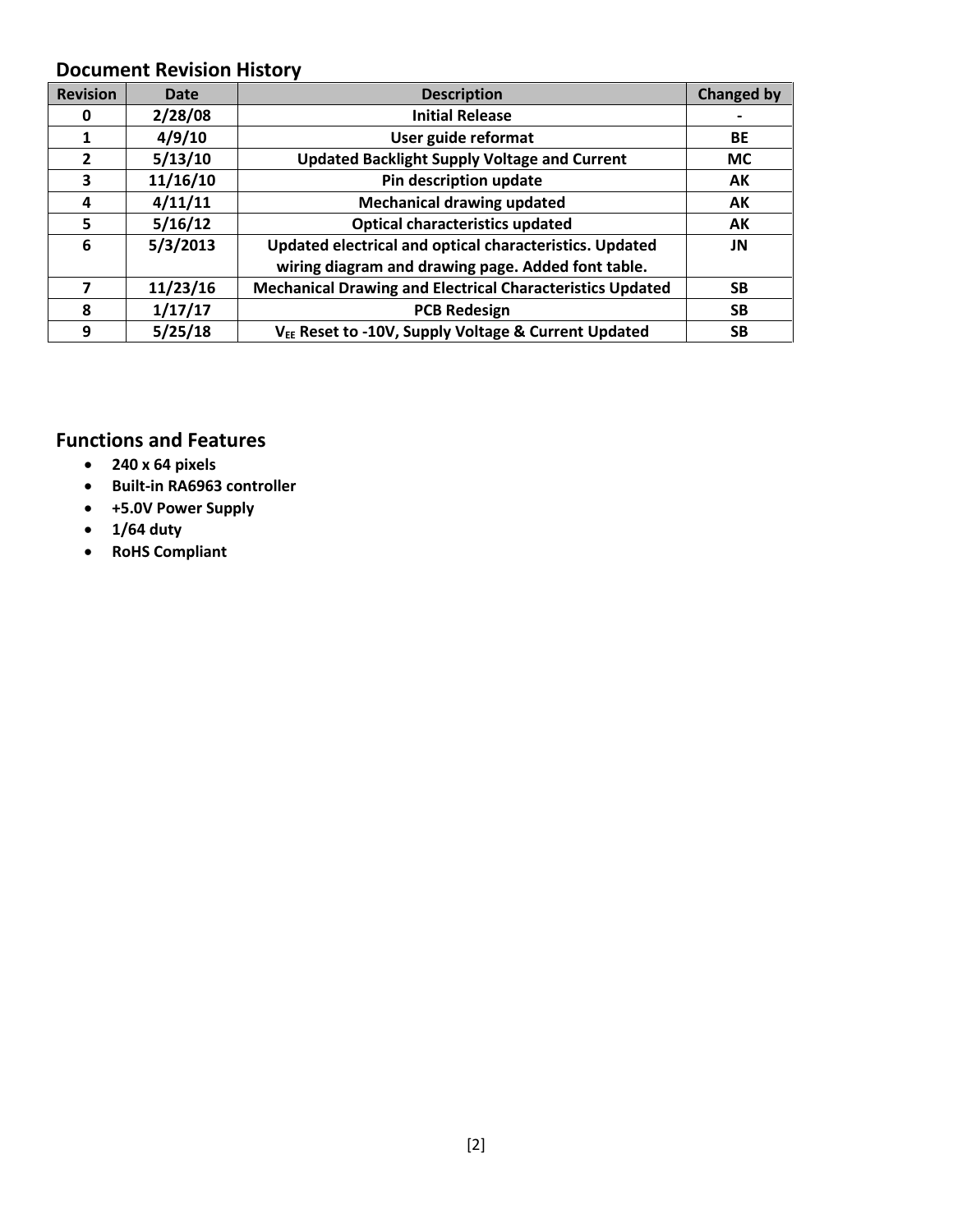#### **Mechanical Drawing**



The information contained herein is the exclusive property of Newhaven Display International, Inc. and shall not be copied, reproduced, and/or disclosed in any format without permission.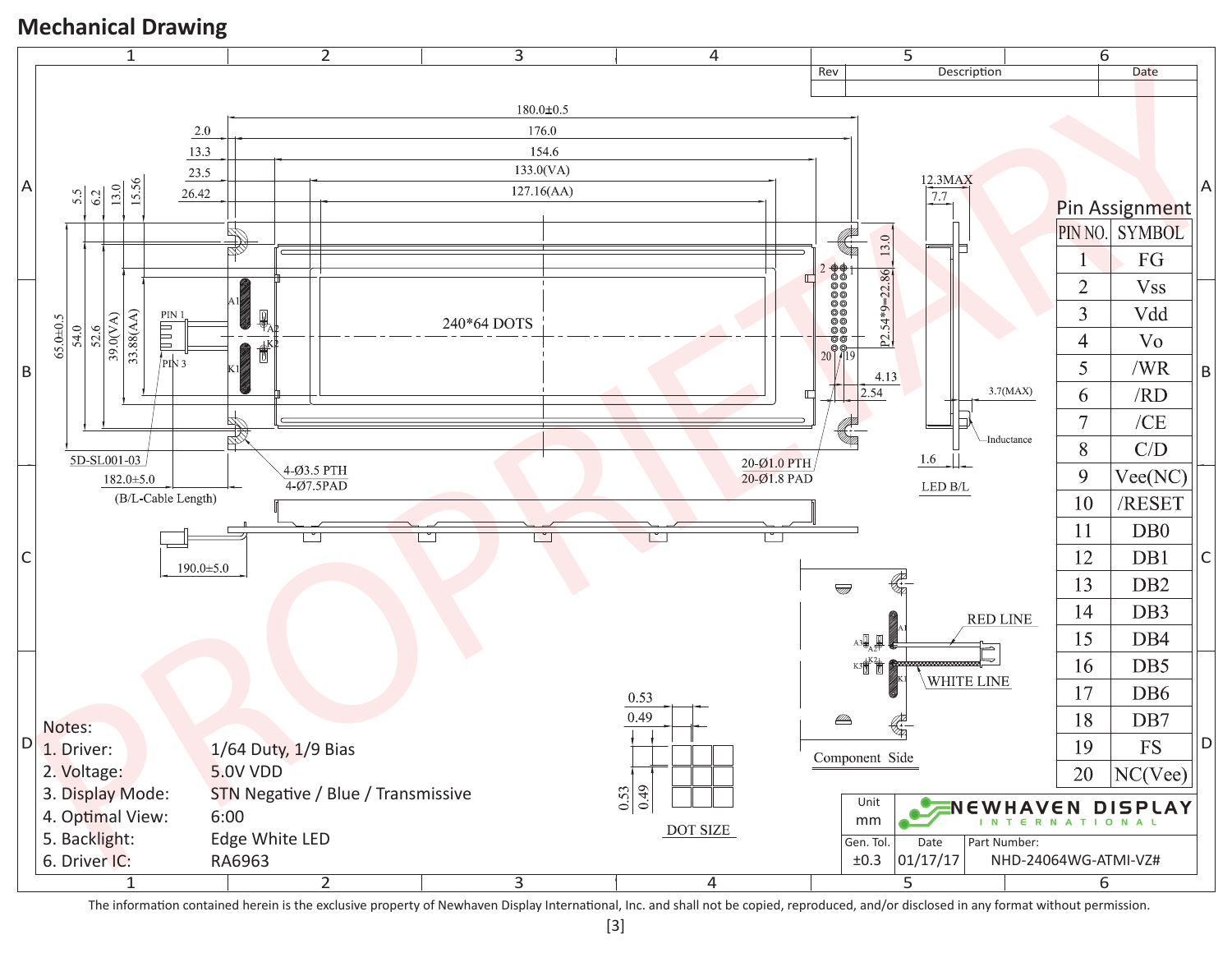## **Pin Description and Wiring Diagram**

| Pin No.       | Symbol                 | <b>External Connection</b> | <b>Function Description</b>                       |
|---------------|------------------------|----------------------------|---------------------------------------------------|
|               | <b>FGND</b>            | Power Supply               | <b>Frame Ground</b>                               |
| 2             | Vss                    | Power Supply               | Ground                                            |
| 3             | <b>V</b> <sub>DD</sub> | Power Supply               | Supply Voltage for logic (+5.0V)                  |
| 4             | V <sub>0</sub>         | Adj. Power Supply          | Supply Voltage for Contrast (approx. -7.5V)       |
| 5             | /WR                    | <b>MPU</b>                 | Active LOW Write signal                           |
| 6             | /RD                    | <b>MPU</b>                 | Active LOW Read signal                            |
| 7             | /CE                    | <b>MPU</b>                 | Active LOW Chip Enable                            |
| 8             | C/D                    | <b>MPU</b>                 | Register Select signal C/D=0: DATA C/D=1: COMMAND |
| 9             | V <sub>EE</sub>        | Power Supply               | Negative voltage output (-10V)                    |
| 10            | <b>RES</b>             | <b>MPU</b>                 | Active LOW reset signal                           |
| $11^{\sim}18$ | DBO~DB7                | <b>MPU</b>                 | Bi-directional 8-bit data bus                     |
| 19            | FS.                    | <b>MPU</b>                 | Font Select: 1=6x8 fonts, 0=8x8 fonts             |
| 20            | NC.                    |                            | No Connect                                        |
| A             | LED+                   | Power Supply               | Backlight Anode (+3.5V)                           |
| К             | LED-                   | Power Supply               | Backlight Cathode (Ground)                        |

**Recommended LCD connector:** 2.54mm pitch pins **Backlight connector:** JST-XHP-3 **Mates with**: B 3B-XH-A

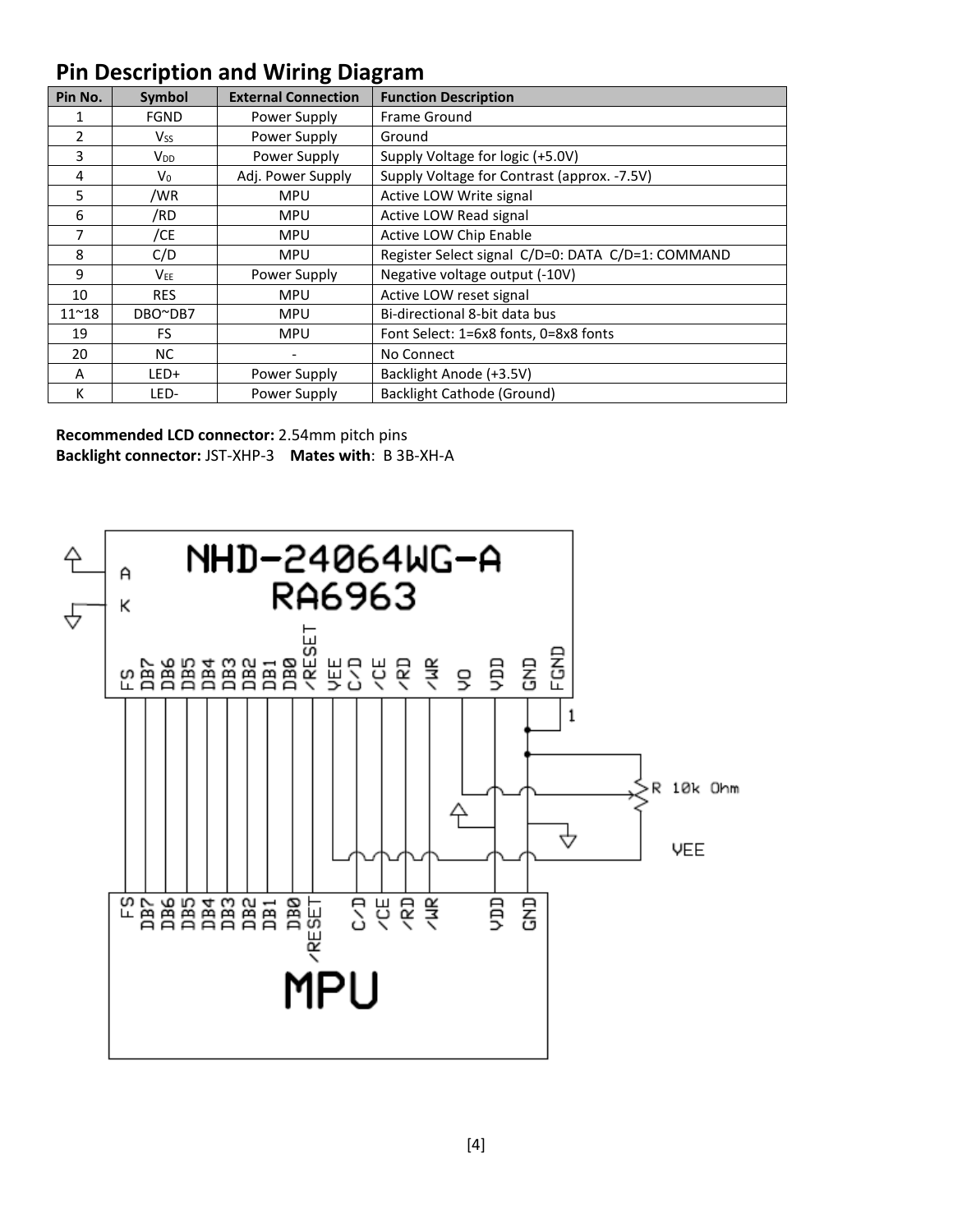## **Electrical Characteristics**

| <b>Item</b>                        | Symbol                   | <b>Condition</b>    | Min.                         | Typ.                         | Max.                     | <b>Unit</b> |
|------------------------------------|--------------------------|---------------------|------------------------------|------------------------------|--------------------------|-------------|
| <b>Operating Temperature Range</b> | Top                      | <b>Absolute Max</b> | -20                          |                              | $+70$                    | °C          |
| Storage Temperature Range          | Тsт                      | Absolute Max        | $-30$                        |                              | $+80$                    | °C          |
| Supply Voltage                     | <b>V<sub>DD</sub></b>    |                     | 4.5                          | 5.0                          | 5.5                      | v           |
| <b>Supply Current</b>              | <b>I</b> <sub>DD</sub>   | $V_{DD} = 5.0V$     | 8                            | 16                           | 33                       | mA          |
| Supply for LCD (contrast)          | V <sub>LCD</sub>         | $Top = 25^{\circ}C$ | 12.1                         | 12.5                         | 12.9                     | v           |
| "H" Level input                    | V <sub>IH</sub>          |                     | $V_{DD} - 2.2$               |                              | $V_{DD}$                 | v           |
| "L" Level input                    | <b>V</b> <sub>IL</sub>   | ٠                   | <b>V<sub>ss</sub></b>        | $\qquad \qquad \blacksquare$ | 0.8                      | V           |
| "H" Level output                   | <b>V</b> он              |                     | $V_{DD} - 0.3$               |                              | <b>V<sub>DD</sub></b>    | v           |
| "L" Level output                   | Vol                      |                     | <b>Vss</b>                   |                              | 0.3                      | v           |
|                                    |                          |                     |                              |                              |                          |             |
| <b>Backlight Supply Current</b>    | <b>ILED</b>              |                     | $\overline{\phantom{0}}$     | 80                           | 100                      | mA          |
| <b>Backlight Supply Voltage</b>    | <b>VLED</b>              | $I_{LED} = 80mA$    | 3.4                          | 3.5                          | 3.6                      | V           |
| <b>Backlight Lifetime</b>          | $\overline{\phantom{0}}$ | $I_{LED} = 80mA$    | $\qquad \qquad \blacksquare$ | 50,000                       | $\overline{\phantom{a}}$ | Hrs.        |

\*The LED of the backlight is driven by current drain; drive voltage is for reference only. Drive voltage must be selected to ensure backlight current drain is below MAX level stated.

## **Optical Characteristics**

|                              |        | <b>Item</b> | Symbol      | <b>Condition</b>    | Min. | Typ. | Max. | Unit    |
|------------------------------|--------|-------------|-------------|---------------------|------|------|------|---------|
| Optimal<br>Viewing<br>Angles | Top    |             | $\phi$ Y+   |                     |      | 20   |      | O       |
|                              | Bottom |             | φΥ-         | $CR \geq 2$         |      | 40   |      |         |
|                              | Left   |             | θХ-         |                     |      | 30   |      | $\circ$ |
|                              | Right  |             | $\theta$ X+ |                     |      | 30   |      | O       |
| <b>Contrast Ratio</b>        |        |             | CR          |                     |      |      |      |         |
| Response Time                |        | Rise        | $T_R$       |                     |      | 200  | 300  | ms      |
|                              |        | Fall        | ТF          | $Top = 25^{\circ}C$ |      | 250  | 350  | ms      |

## **Controller Information**

Built-in RA6963 controller. Please download specification at [http://www.newhavendisplay.com/app\\_notes/RA6963.pdf](http://www.newhavendisplay.com/app_notes/RA6963.pdf)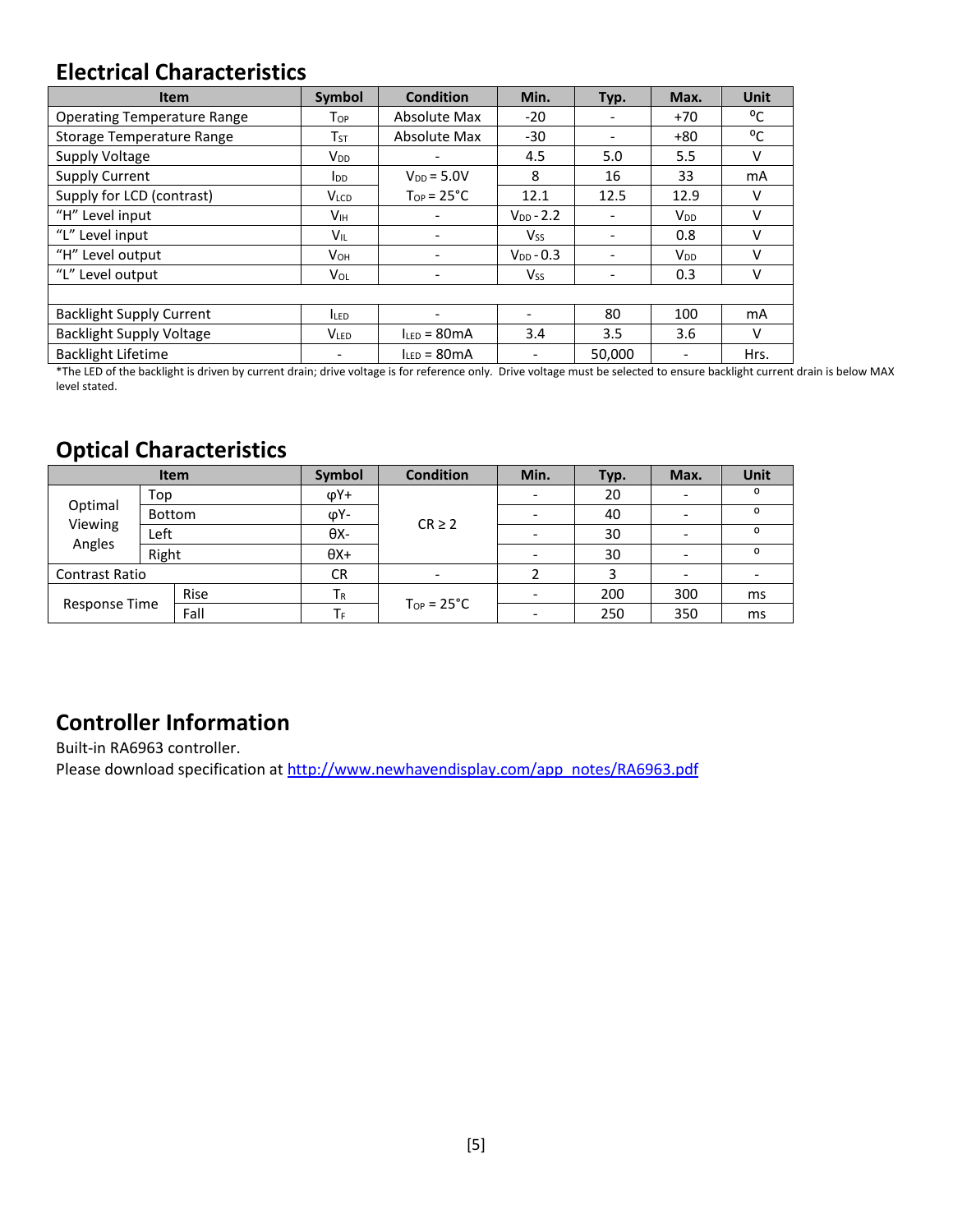## **Table of Commands**

| Command                      | Code     | D1          | D <sub>2</sub> | <b>Function</b>                 |  |  |
|------------------------------|----------|-------------|----------------|---------------------------------|--|--|
| <b>Registers Setting</b>     | 00100001 | X address   | Y address      | Set cursor pointer              |  |  |
|                              | 00100010 | Data        | 00h            | Set Offset Register             |  |  |
|                              | 00100100 | Low address | High address   | Set Address pointer             |  |  |
| <b>Set Control Word</b>      | 01000000 | Low address | High address   | Set Text Home Address           |  |  |
|                              | 01000001 | Columns     | 00h            | Set Text Area                   |  |  |
|                              | 01000010 | Low address | High address   | Set Graphic Home Address        |  |  |
|                              | 01000011 | Columns     | 00h            | Set Graphic Area                |  |  |
| <b>Mode Set</b>              | 1000X000 |             |                | OR mode                         |  |  |
|                              | 1000X001 |             |                | <b>FXOR</b> mode                |  |  |
|                              | 1000X011 |             |                | AND mode                        |  |  |
|                              | 1000X100 |             |                | <b>Text Attribute mode</b>      |  |  |
|                              | 10000XXX |             |                | Internal CG ROM mode            |  |  |
|                              | 10001XXX | .,          | --             | External CG RAM mode            |  |  |
| <b>Display Mode</b>          | 10010000 |             | --             | Display off                     |  |  |
|                              | 1001XX10 |             |                | Cursor on, blink off            |  |  |
|                              | 1001XX11 |             |                | Cursor on, blink on             |  |  |
|                              | 100101XX |             |                | Text on, graphic off            |  |  |
|                              | 100110XX |             |                | Text off, graphic on            |  |  |
|                              | 100111XX |             |                | Text on, graphic on             |  |  |
| <b>Cursor Pattern Select</b> | 10100000 |             | --             | 1-line cursor                   |  |  |
|                              | 10100001 |             |                | 2-line cursor                   |  |  |
|                              | 10100010 |             |                | 3-line cursor                   |  |  |
|                              | 10100011 |             |                | 4-line cursor                   |  |  |
|                              | 10100100 |             |                | 5-line cursor                   |  |  |
|                              | 10100101 |             |                | 6-line cursor                   |  |  |
|                              | 10100110 |             |                | 7-line cursor                   |  |  |
|                              | 10100111 |             | --             | 8-line cursor                   |  |  |
| <b>Data Read/Write</b>       | 11000000 | Data        | --             | Data Write and Increment ADP    |  |  |
|                              | 11000001 |             |                | Data Read and Increment ADP     |  |  |
|                              | 11000010 | Data        |                | Data Write and Decrement ADP    |  |  |
|                              | 11000011 |             |                | Data Read and Decrement ADP     |  |  |
|                              | 11000100 | Data        |                | Data Write and Non-variable ADP |  |  |
|                              | 11000101 |             |                | Data Read and Non-variable ADP  |  |  |
| Data auto Read/Write         | 10110000 |             |                | Set Data Auto Write             |  |  |
|                              | 10110001 |             |                | Set Data Auto Read              |  |  |
|                              | 10110010 |             |                | Auto Reset                      |  |  |
| <b>Screen Peek</b>           | 11100000 | --          | -              | <b>Screen Peek</b>              |  |  |
| <b>Screen Copy</b>           | 11101000 |             |                | Screen Copy                     |  |  |
| <b>Bit Set/Reset</b>         | 11110XXX |             |                | <b>Bit Reset</b>                |  |  |
|                              | 11111XXX |             |                | <b>Bit Set</b>                  |  |  |
|                              | 1111X000 |             |                | Bit 0 (LSB)                     |  |  |
|                              | 1111X001 |             |                | Bit 1                           |  |  |
|                              | 1111X010 |             |                | Bit 2                           |  |  |
|                              | 1111X011 |             |                | Bit 3                           |  |  |
|                              | 1111X100 |             |                | Bit 4                           |  |  |
|                              | 1111X101 |             |                | Bit 5                           |  |  |
|                              | 1111X110 |             |                | Bit 6                           |  |  |
|                              | 1111X111 |             |                | Bit 7 (MSB)                     |  |  |
| <b>Screen Reverse</b>        | 11010000 | Data        | --             | Whole screen reverse            |  |  |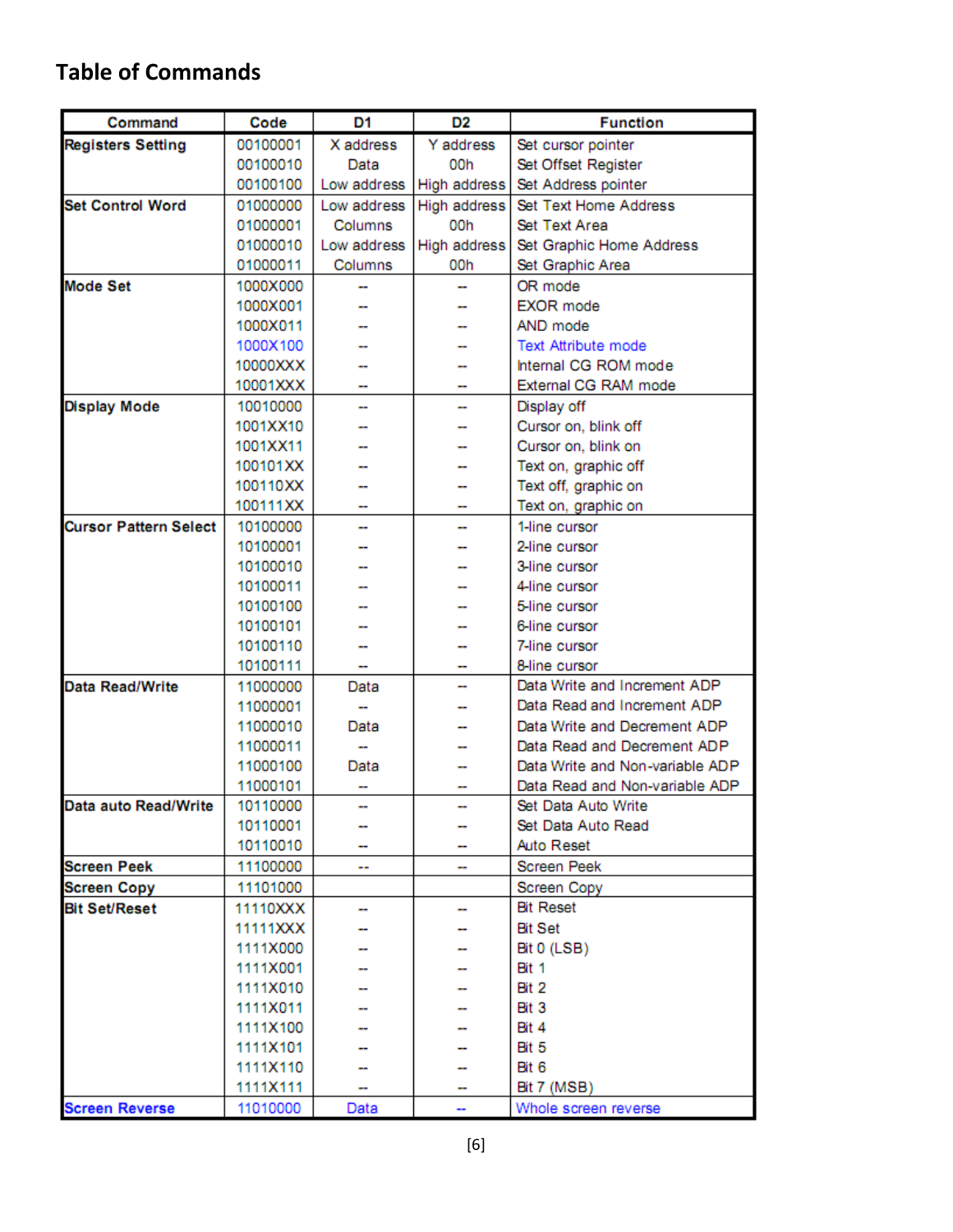## **Timing Characteristics**

| <b>Item</b>             | <b>Symbol</b>                  | <b>Test Conditions</b>   | Min. | Max.   | Unit |
|-------------------------|--------------------------------|--------------------------|------|--------|------|
| C/D Set Up Time         | $t_{\texttt{CDS}}$             | --                       | 100  | $\sim$ | ns   |
| <b>Hold Time</b><br>C/D | $t_{CDH}$                      | $\overline{\phantom{a}}$ | 10   | --     | ns   |
| CE, RD, WR Pulse Width  | $t_{CE}$ , $t_{RD}$ , $t_{WR}$ | $\overline{\phantom{a}}$ | 80   | $\sim$ | ns   |
| Data Set Up Time        | $t_{DS}$                       | $\overline{\phantom{a}}$ | 80   | $\sim$ | ns   |
| Data Hold Time          | $t_{\sf DH}$                   | $\overline{\phantom{a}}$ | 40   | $\sim$ | ns   |
| <b>Access Time</b>      | t <sub>ACC</sub>               | $\overline{\phantom{a}}$ | --   | 150    | ns   |
| <b>Output Hold Time</b> | t <sub>он</sub>                | --                       | 10   | 50     | ns   |

 $(V_{DD} = +5V \pm 5\%,$ GND=0V,Ta=-20 to +70°C)

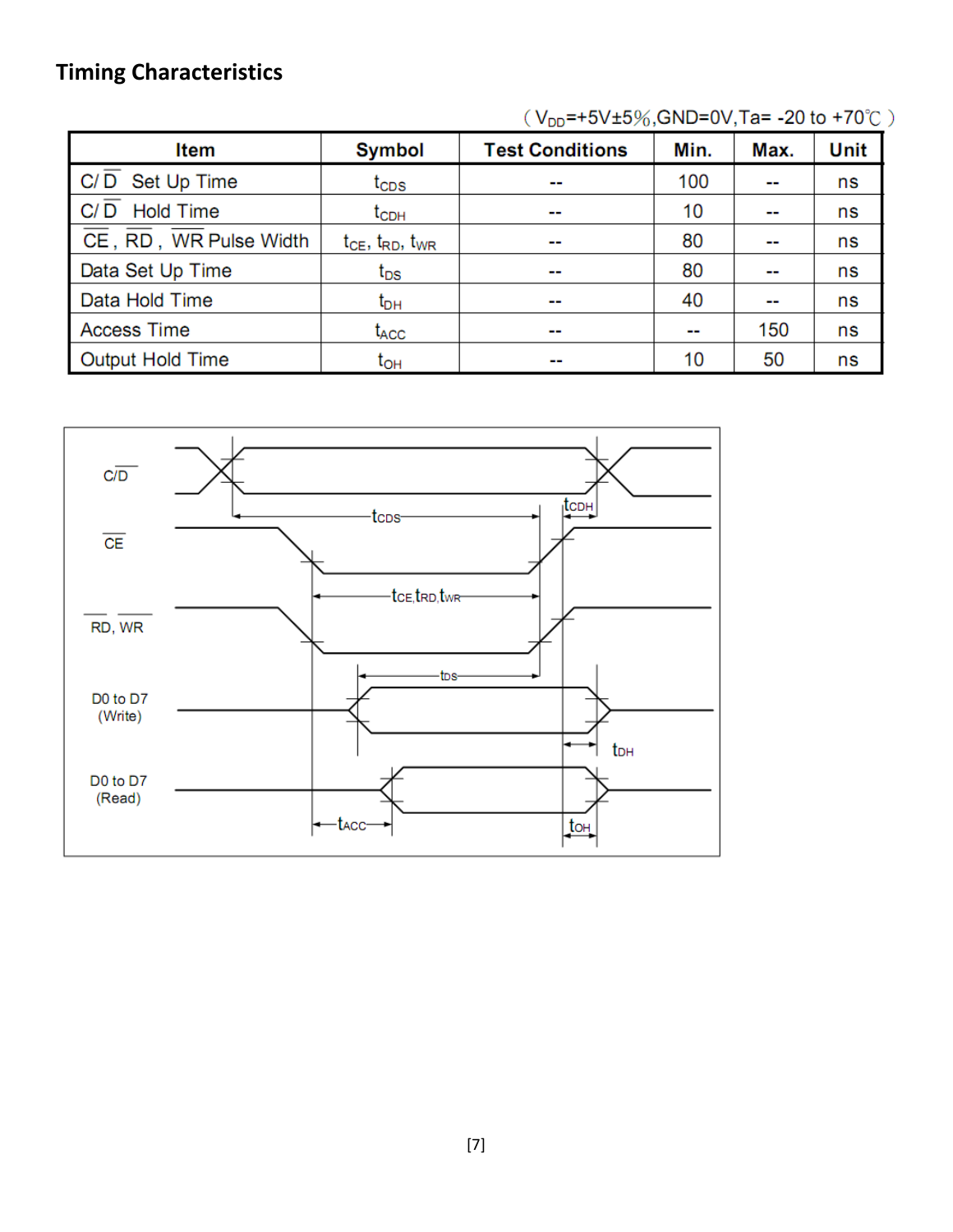## **Built-in Font Table**

| LSB<br><b>MSB</b> | 0                                                |                                      | 2               | 3                         |                                           | 5                                         | 6                     |                                    | 8                    | 9                                 | Α                        | в                                | С          | D                          | E                                                  |  |
|-------------------|--------------------------------------------------|--------------------------------------|-----------------|---------------------------|-------------------------------------------|-------------------------------------------|-----------------------|------------------------------------|----------------------|-----------------------------------|--------------------------|----------------------------------|------------|----------------------------|----------------------------------------------------|--|
| 0                 | <br>         <br>                                |                                      |                 | J,                        | ПT.                                       | WW                                        | E                     | 118111111<br>118111111<br>88233320 | ┯                    | ™™<br>WU.                         | W                        | TITTI<br>.                       |            | ,,,,,,,,,,<br>,,,,,,,,,,,  |                                                    |  |
|                   | Ę<br>HH.                                         | HH.<br><b>Hillmen</b>                | WW.<br>HELL     | William                   | EF 2<br>HHH                               | j<br>Hitari                               | 134<br>Ŧ<br>an Person | HH.<br>HH.                         | Æ<br>H.              | ⊕<br><u>HIM</u>                   | mun                      | 77 Z T<br><del>,,,,,,,,</del>    | <b></b>    | <b>HHH</b>                 | mm                                                 |  |
| $\overline{2}$    | <u>ma</u>                                        | P.<br>₩                              | Ŧ<br>Ŧ          | ₩                         | ⊞<br>55511016                             | F<br>Em                                   | ŧ<br>iil mi           | <b>PERS</b>                        | ₩<br>₩               | ╥<br>$\Box$<br><b>TELES</b>       | ₩Ŧ<br>11                 | H<br>1900 B B B B B              | ₩          | -------                    | Ŧ.                                                 |  |
| 3                 | $\pm$<br>₩<br>Ħ<br>HH 11 11 11                   | NU.                                  | William         | Hiller.                   | iin<br>IIII<br>IIIII                      | 111 - 111<br>111 - 111<br>111 - 111 - 111 | ╪<br>HHM              | WWW                                | $\oplus$<br>W<br>╥   | EN SI                             | WW<br>11 M 11 11         | $\pm$<br>⊞<br>गगगग               | Ф          | ┯┯┯┯<br>H                  | <b>AXX</b>                                         |  |
| 4                 | ENT<br>HILLE                                     | 2022020<br>2022<br>2022020<br>ili ku | ŦŦ              | Œ                         | ₩                                         | ⊞<br>W.<br>Hita                           | ▒                     | W<br><b>Hiller</b>                 | ŧ<br>H               | ilia 1<br>$\top$<br>₩₩<br>╥╥╥     |                          | 111 - 11<br>111 - 11<br>111 - 11 | HH H<br>⊞⊞ |                            | V.                                                 |  |
| 5                 | M<br>晆                                           | <b>WEIGHT</b>                        | man<br>Man      | œ<br><u> SEPTEMB</u>      | Ħ                                         | Ħ<br>ا الماليا                            | men                   |                                    | X                    | H                                 | ijra<br>कामा             | ┯┯┯┯<br>.                        |            | +<br><b>THE REAL PROPE</b> | 1889-201<br>1885: 1886<br>1885: 1886<br>1885: 1886 |  |
| 6                 | 1887 1397<br>1988 1994<br>2088 1997<br>Ħ<br>HH L | mu                                   | ł<br>E L<br>H.m | مسب<br>mп                 | 86 B D<br>₩w<br>ш<br><del>,,,,,,,,,</del> | مس<br>HH<br>ستنا<br>11111111              | ₩<br>W                | m<br>$\blacksquare$                | . .<br>n 1<br>n an I | <b>STATISTICS</b><br>P.<br>a da s | मान<br>╓<br>1832<br>HH M |                                  |            | Ŧ                          | ₩<br>œ<br>- 111                                    |  |
| 7                 | <b>HILL AIR</b><br><b>11111</b>                  | <u>HUH</u><br>O.                     |                 | $\oplus$<br>$\frac{1}{2}$ | HXX<br>HH 111111                          | WW<br><b>HIHANA</b>                       | WW                    | <b>Experts Bankroom</b>            | g san<br>111.<br>п   | <u>i i stori</u><br><b>HHMML</b>  | WW                       | Hittandissis.co                  | ⊞<br>49    | سمر<br>. .<br>ш            | $\mathbf{e}$<br>᠊ᠸ                                 |  |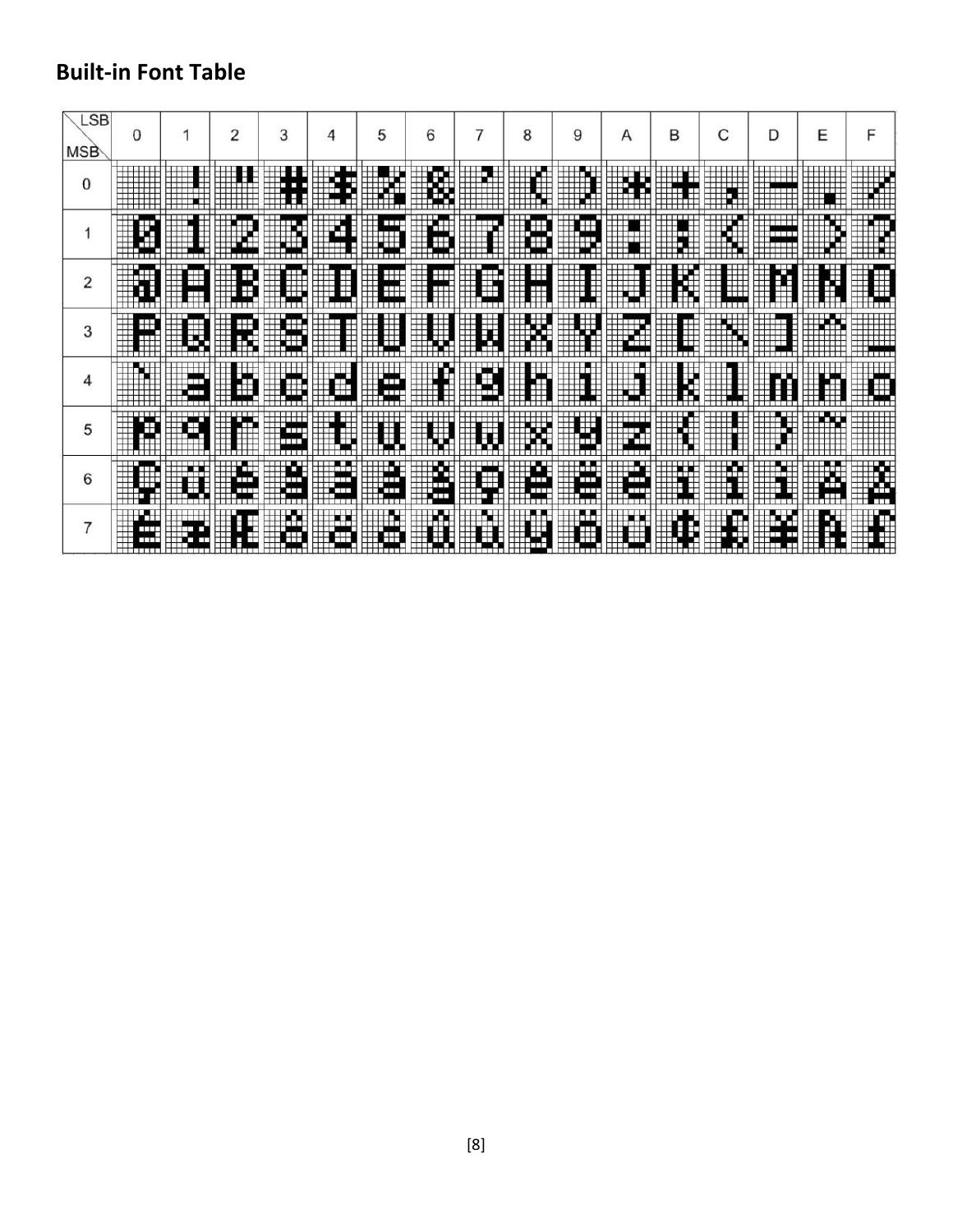#### **Example Initialization Program**

```
void command(int A)
{
     P1 = A;ID = 1; //Command
     CE = 0;WRT = 0;WRT = 1;CE = 1;}
void data(int A)
{
     P1 = A;ID = 0; //Data
     CE = 0;WRT = 0;WRT = 1;CE = 1;}
void init()
{
      RST = 1;RDD = 1;F S = 1;
     data(0x00);
     data(0x00);
     commnd(0x40); //Set Text Home Address
     data(0x00); //Low Address Columns
      data(0x40); //High Address
     command(0x42); //Set Graphic Home Addressdata(0x1E); //Low Address Columns
     data(0x00); //High Address
     command(0x41); //Set Text Area
     data(0x1E); //Low Address Columns
     data(0x00); //High Address
     command(0x43); //Set Graphic Areaa
     command(0x80); //Mode Set to 'OR' mode
```
}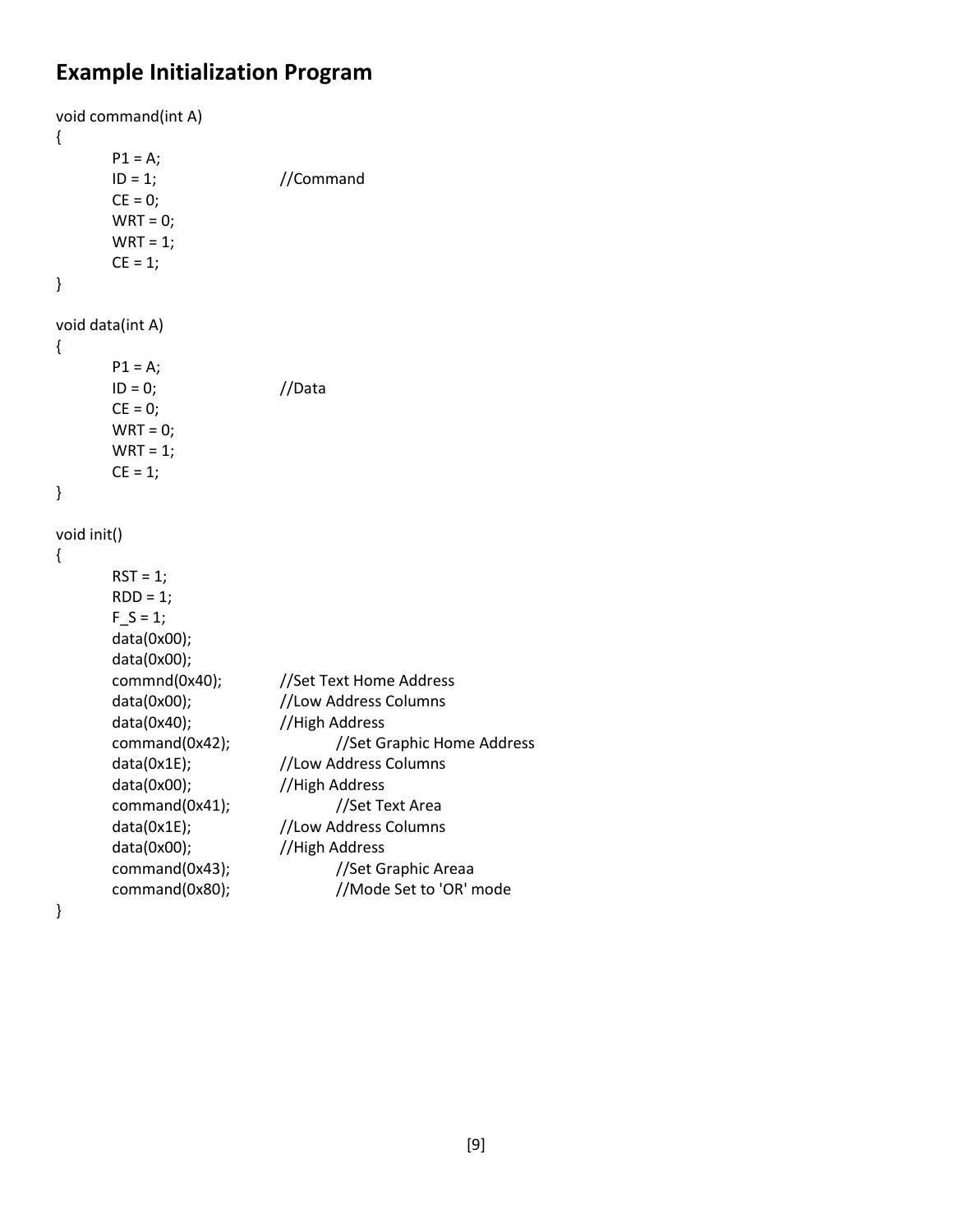## **Quality Information**

| <b>Test Item</b>                                | <b>Content of Test</b>                                                                                                                | <b>Test Condition</b>                                                                           | <b>Note</b>   |
|-------------------------------------------------|---------------------------------------------------------------------------------------------------------------------------------------|-------------------------------------------------------------------------------------------------|---------------|
| High Temperature storage                        | Endurance test applying the high storage<br>temperature for a long time.                                                              | +80°C, 200hrs                                                                                   | 2             |
| Low Temperature storage                         | Endurance test applying the low storage<br>temperature for a long time.                                                               | $-30^{\circ}$ C, 200hrs                                                                         | 1,2           |
| <b>High Temperature</b><br>Operation            | Endurance test applying the electric stress<br>(voltage & current) and the high thermal<br>stress for a long time.                    | +70°C 200hrs                                                                                    | $\mathcal{P}$ |
| Low Temperature<br>Operation                    | Endurance test applying the electric stress<br>(voltage & current) and the low thermal<br>stress for a long time.                     | $-20^{\circ}$ C, 200hrs                                                                         | 1,2           |
| High Temperature /<br><b>Humidity Operation</b> | Endurance test applying the electric stress<br>(voltage & current) and the high thermal<br>with high humidity stress for a long time. | +60°C, 90% RH, 96hrs                                                                            | 1,2           |
| Thermal Shock resistance                        | Endurance test applying the electric stress<br>(voltage & current) during a cycle of low<br>and high thermal stress.                  | $-20^{\circ}$ C,30min -> 25 $^{\circ}$ C,5min -><br>$70^{\circ}$ C,30min = 1 cycle<br>10 cycles |               |
| Vibration test                                  | Endurance test applying vibration to<br>simulate transportation and use.                                                              | 10-55Hz, 15mm amplitude.<br>60 sec in each of 3 directions<br>X,Y,Z<br>For 15 minutes           | 3             |
| Static electricity test                         | Endurance test applying electric static<br>discharge.                                                                                 | VS=800V, RS=1.5k $\Omega$ , CS=100pF<br>One time                                                |               |

**Note 1:** No condensation to be observed.

**Note 2:** Conducted after 4 hours of storage at 25⁰C, 0%RH.

**Note 3:** Test performed on product itself, not inside a container.

## **Precautions for using LCDs/LCMs**

See Precautions at [www.newhavendisplay.com/specs/precautions.pdf](http://www.newhavendisplay.com/specs/precautions.pdf)

## **Warranty Information and Terms & Conditions**

[http://www.newhavendisplay.com/index.php?main\\_page=terms](http://www.newhavendisplay.com/index.php?main_page=terms)